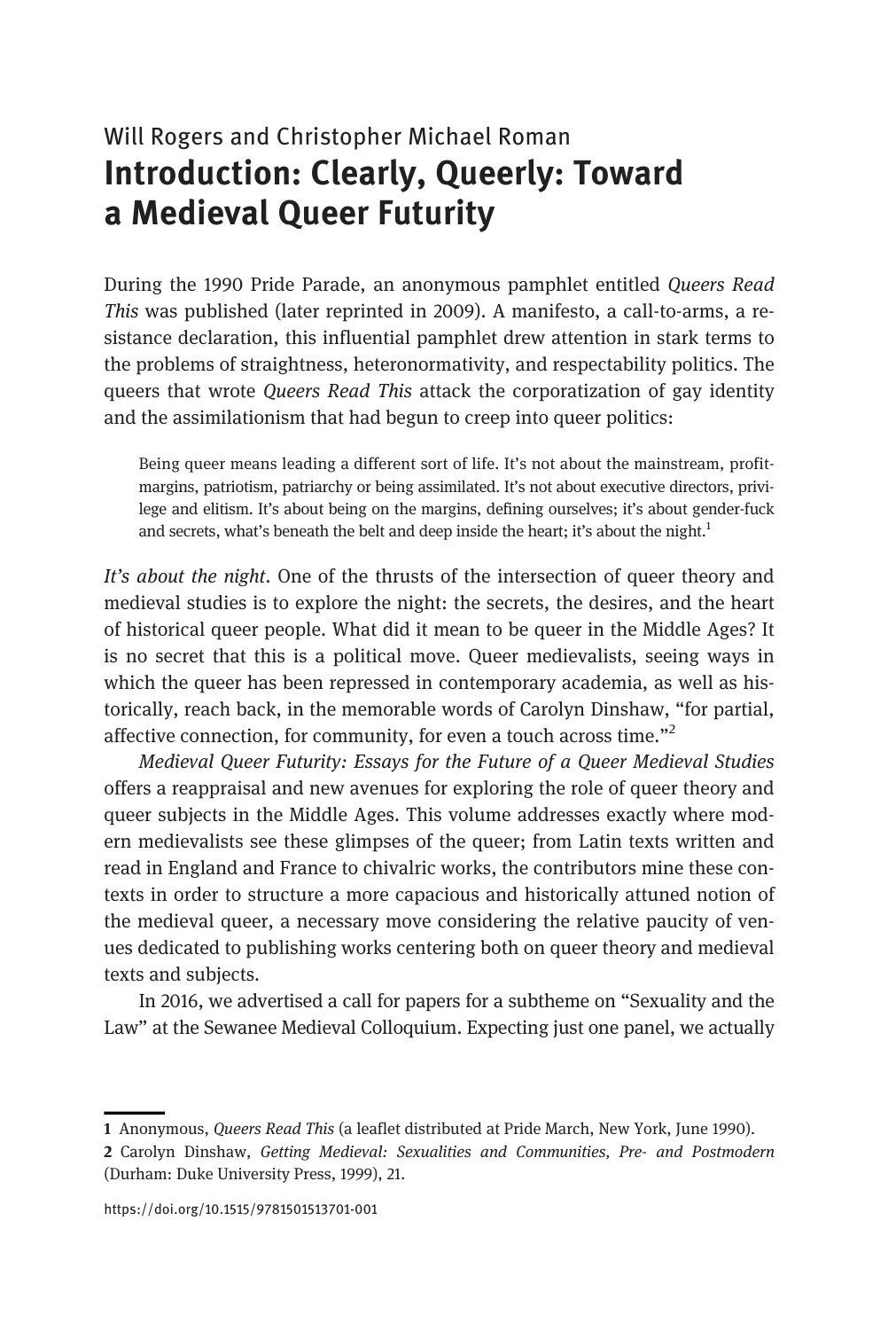filled three; we were delighted to see how much exciting work was still happening in medieval studies and queer studies. It was also somewhat surprising: many of the traditional venues which had given space to the explorations of queer theory in medieval studies had ceased to exist – imprints at Chicago and Duke University Presses had shuttered – and we both wondered, before the Sewanee call for papers, if we had seen the eclipse of much of this queer work.

We can boldly say that the answer to that question is no. This collection is part of a long and continuing resurgence of intersections between queer theory and medieval studies. This collection, in particular, explores the contours of queerness in medieval texts, written, copied, or read in England and France in the early, high, and late Middle Ages. Moving from Latin materials to French and finally English materials, these essays all ask, in different ways, what medieval queerness looks like, and who and what is interpolated by the "medieval queer."

## The Medieval Queer: What, When, How?

What is queer theory? Defining queer theory might in fact prove impossible. Indeed, the fact that, in spite of its various different formulations, queer theory has managed to elude one master definition is a feature, not a bug of the scholarly practices of the queer theorist. It is precisely the body of theoretical tools that proves to be indefinable, because queer theory doesn't seek one telos. Indeed, instead queer theorists have been interested in disparate, even contradictory, foci, including the perils of reprofuturity, temporality, sexuality (queer theory can and does exist without sex), or as a critique of traditional gender, race, or class structures. It has, at points, been all these things. And, in spite of its commonalities with other theoretical tools, among which one might count Marxist, deconstruction, or feminist critiques, queer theory is different. As Elizabeth Freeman makes clear, "what makes queer theory *queer* as opposed to simply deconstructionist is also its insistence on risking a certain vulgar referentiality, its understanding of the sexual encounter as precisely the body and ego's undoing."<sup>3</sup>

When is queer theory? Queer theory, from its inception in the early 1990s till today, has been obsessed with its future, even as the denial of that futurity is a characteristic of much of the work which laid the groundwork for the

<sup>3</sup> Elizabeth Freeman, Time Binds: Queer Temporalities, Queer Histories (Durham: Duke University Press, 2010), 11.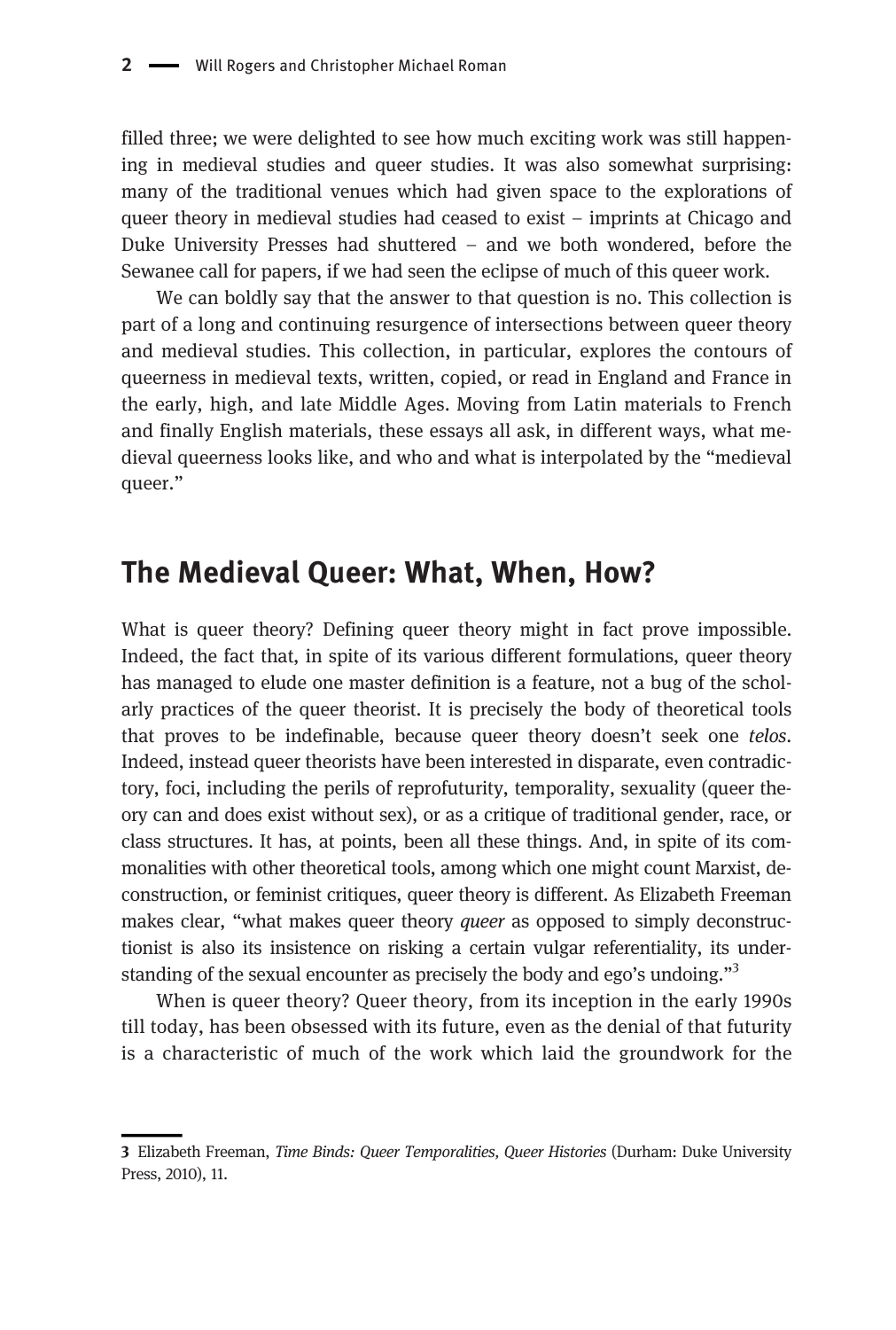theory's practice. Inevitably, as it borrowed much from then-contemporary feminisms, and because queer theory was wedded to social movements which saw greater promise in the destruction of then-contemporary oppression, queer theory has always been about the future:

Queerness is not yet here. Queerness is an ideality. Put another way, we are not yet queer. We may never touch queerness, but we can feel it as the warm illumination of a horizon imbued with potentiality. We have never been queer, yet queerness exists for us as an ideality that can be distilled from the past and used to imagine a future. The future is queerness's domain. Queerness is a structuring and educated mode of desiring that allows us to see and feel beyond the quagmire of the present. The here and now is a prison house. We must strive, in the face of the here and now's totalizing rendering of reality, to think and feel a then and there.<sup>4</sup>

Jose Esteban Muñoz's evocative description – not definition – of queerness is especially helpful. He discusses what belongs to queerness – the future – and what queer is not. But his terms for defining queerness remain, programmatically, elusive. What Muñoz doesn't mention is the past: the future belongs to queerness, the present to the prison, and the past, well, it is erased, unvoiced, unarticulated.

In fact, queer theorists have been largely consumed by the conception of queer's future and the foreclosure of a non-queer present; much work remains to be done, not only on the past of queerness but the queerness of the past and the foundations of queer theory. As Annamarie Jagose writes:

Queer, then, is an identity category that has no interest in consolidating or even stabilizing itself. It maintains its critique of identity-focused movements by understanding that even the formation of its own coalitional and negotiated constituencies may well result in exclusionary and reifying effects far in excess of those intended.<sup>5</sup>

This volume features essays firmly tied to the specific historical circumstances of the texts they discuss. Nevertheless, the charge against anachronism is an old one. It is, however, odd that this question has to be answered *ad infinitum*, but similar questions about stemma and editorial theory, or uses of scientific terms and concepts coined long after 1550 do not need justification. Queer theorists, and those medievalists using queer theory, ultimately understand that they are working with texts and ideas that trouble a regiment of minutes, hours, days, months, and years which is constructed and partially contrived.

<sup>4</sup> Jose Muñoz, Cruising Utopia (New York: New York University Press, 2009), 1.

<sup>5</sup> Annamarie Jagose, Queer Theory: An Introduction (New York: New York University Press, 1997), 131.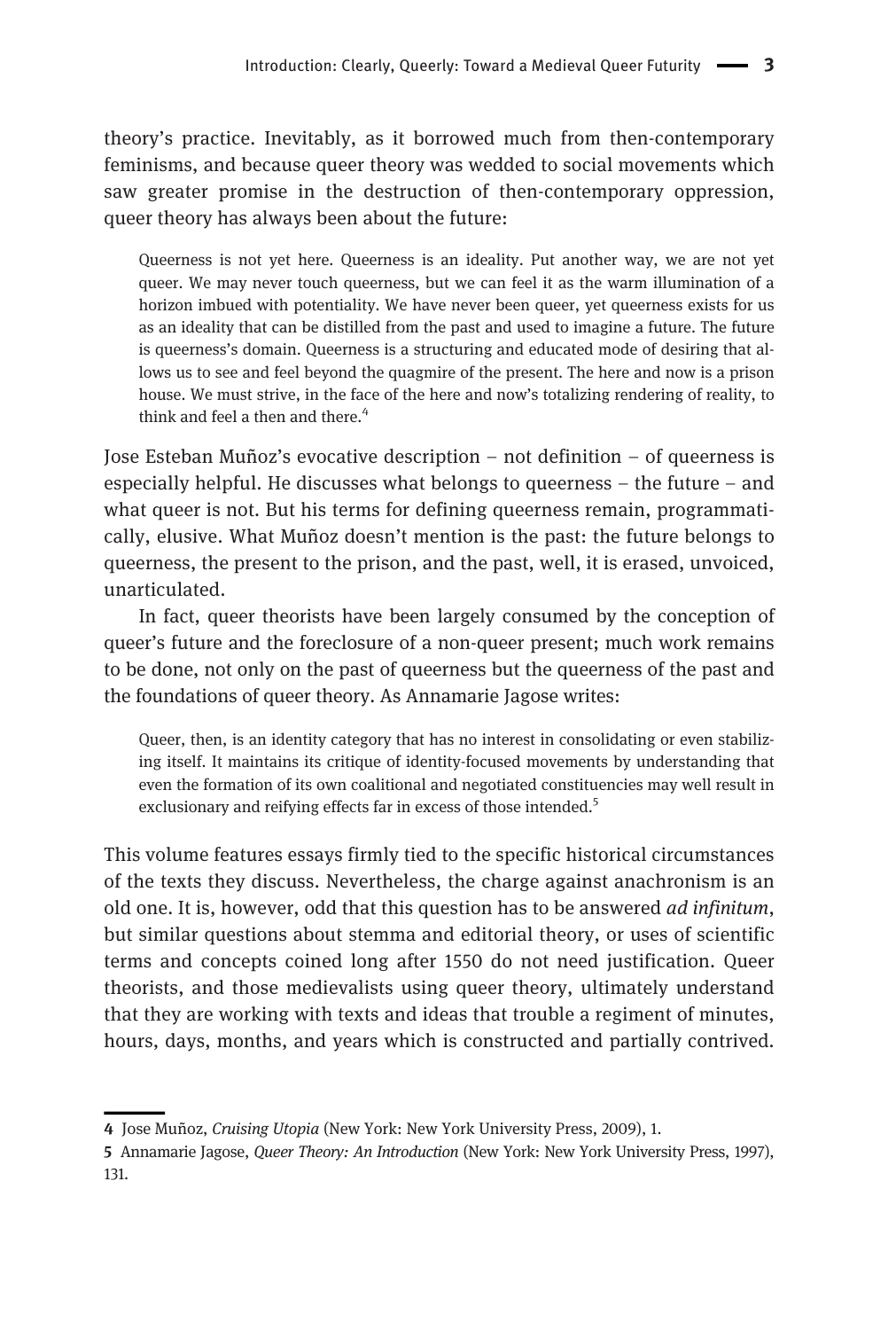And our understanding of the medieval past's queerness, even if partial and hazy, also helps to bring into focus the blurriness of our queer present, and to give us tools to anticipate the futurity of queerness.

John Boswell, writing in 1980, indicates this historical slipperiness of desire and sexuality:

Therefore, "gay" has been contrasted in the study with "nongay," an expression which may startle some readers but which is no less justifiable than "non-Jewish," "non-Catholic," "non German," or "non-" anything else which comprises the focus of attention. This terminology has advantages beyond semantic precision. The word "homosexual" implicitly suggests that the primary distinguishing characteristic of gay people is their sexuality. There does not seem to be any evidence that gay people are any more or less sexual than others, and from the historian's point of view, tacitly suggesting such a thing is unwarranted. "Gay" allows the reader to draw his own conclusions about the relative importance of love, affection, devotion, romance, eroticism, or overt sexuality in the lives of the persons so designated. Sexual interest and expression vary dramatically in the human population, and a person's sexual interest may be slight without precluding the realization that he or she is attracted to persons of the same gender and hence distinct in some way from the majority.<sup>6</sup>

Although almost forty years old, this passage from Christianity, Social Tolerance, and Homosexuality outlines some of the energies that prompted this volume (and book series). Writing past and beyond charges of anachronism, Boswell pinpoints what is still so relevant about the search for nonnormative identities in the medieval past. What Boswell and his book suggest is that the contours of this reclamation of a queer past (we have moved personally as scholars from "gay" to "queer") are ongoing – the future of the queer might be the discovery of that identity, and everything associated with it, in the past.

As Eve Sedgwick writes in "Queer and Now," "I think many adults (and I am among them) are trying, in our work, to keep faith with vividly remembered promises made to ourselves in childhood: promises to make invisible possibilities and desires visible; to make the tacit things explicit; to smuggle queer representations in where they must be smuggled, and with the relative freedom of adulthood, to challenge queer-eradicating impulses frontally where they are to be so challenged."<sup>7</sup> Scholars have taken up Boswell and Sedgwick frontally in

<sup>6</sup> John Boswell, Christianity, Social Tolerance, and Homosexuality: Gay People in Western Europe from the Beginning of the Christian Era to the Fourteenth Century (Chicago: University of Chicago Press, 1980), 45.

<sup>7</sup> Eve Sedgwick, "Queer and Now," in Tendencies (Durham: Duke University Press, 1993), 1–20 at 3.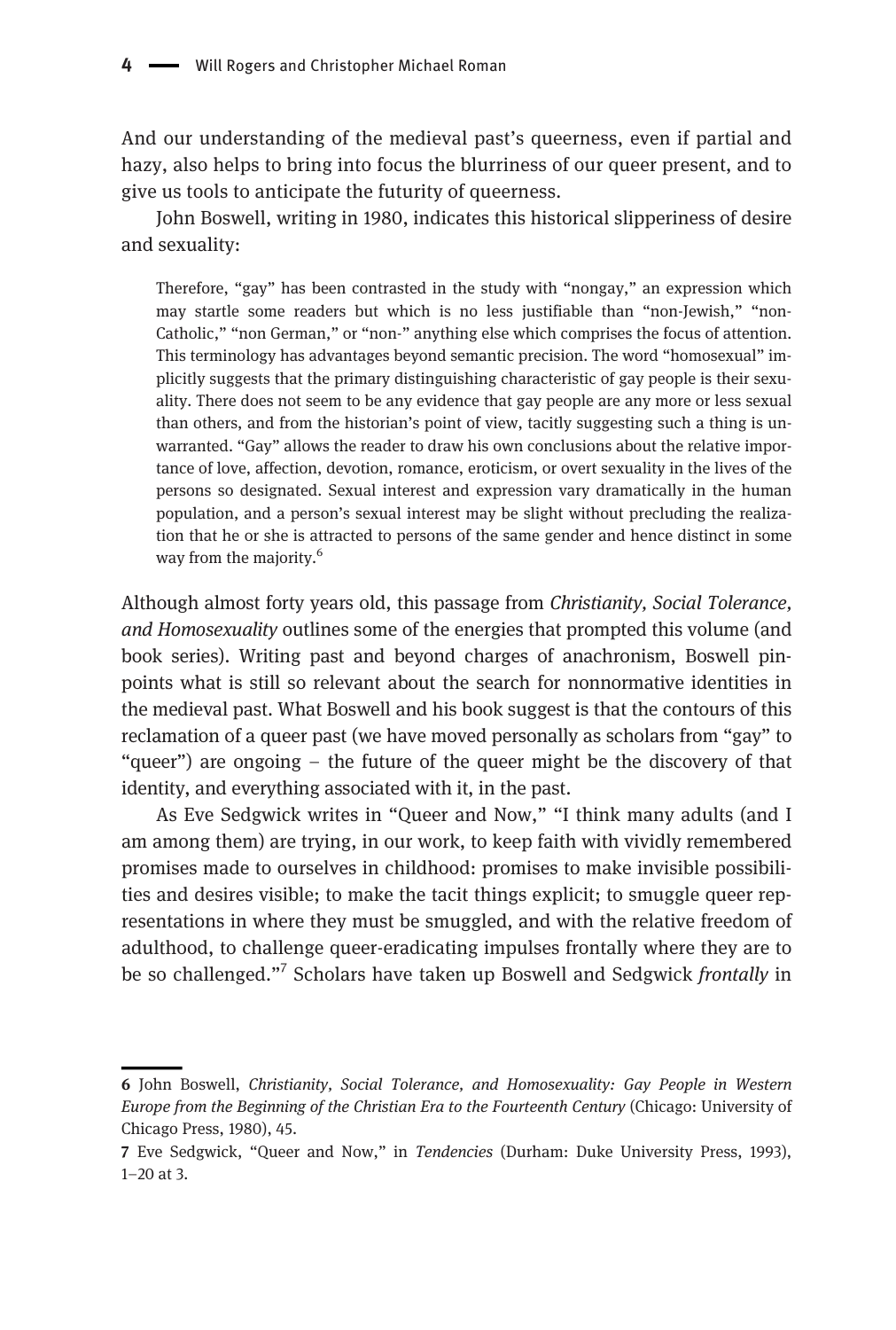extending explorations of the queer in the Middle Ages. Carolyn Dinshaw comments that "queer histories are made of affective relations" and "one thing that makes this history queer is its view that sex is heterogeneous and indeterminate – not the view that we can never know what really happened sexually in past cultures because their immediacy is lost, but the view that sex . . . is at least in part contingent on systems of representation, and, as such, is fissured and contradictory."<sup>8</sup> As was mentioned earlier in this essay, queer theory is resistant to easy definitions; some scholars have imported modern terminology into the past to argue that there have always been queer people. We would agree, though, that those categories are not equally mapped onto historical identities which, in fact, offer up even richer possibilities for the history of queer identities.

Other scholars resist using modern terminology. For example, Karma Lochrie's Heterosynracies (2005) dismantles the idea that modern heteronormativity can be found in the medieval past and asks us to consider the ways in which Nature, which often engenders the unnatural, affects the discourse defining (female) sexuality. Lochrie writes, "It is possible, I want to argue, to imagine a pre-heteronormative past that is neither hopelessly utopian nor inveterately heteronormative, and furthermore that such a project calls us ineluctably to our present – to our assumptions about what we know and to the medieval residues that must now be accounted for in the way we will imagine sexualities in the future."<sup>9</sup> As well, Tison Pugh points out that "the Western Medieval world lacked a hermeneutic sense of homosexuality contra homosexuality as a defining feature of an individual's identity, yet this predominantly Christian culture faced continuous struggles in defining the proper role of love and eroticism for its people."<sup>10</sup>

## Not Quite Gay, Beyond Gay

One of the assertions that these essays make is that the figure of the medieval queer – as person, identity, and affect – both echoes and anticipates a move past traditional binaries of nonnormative sexuality. In the first section, "Queer Latinities: Authorizing Same-Sex Desire," Michael Johnson and Will Rogers

<sup>8</sup> Dinshaw, Getting Medieval, 12.

<sup>9</sup> Karma Lochrie, Heterosyncracies (Minneapolis: University of Minnesota Press, 2005), 25.

<sup>10</sup> Tison Pugh, Chaucer's (Anti-)Eroticisms and the Queer Middle Ages (Columbus: Ohio State University Press, 2014), 5.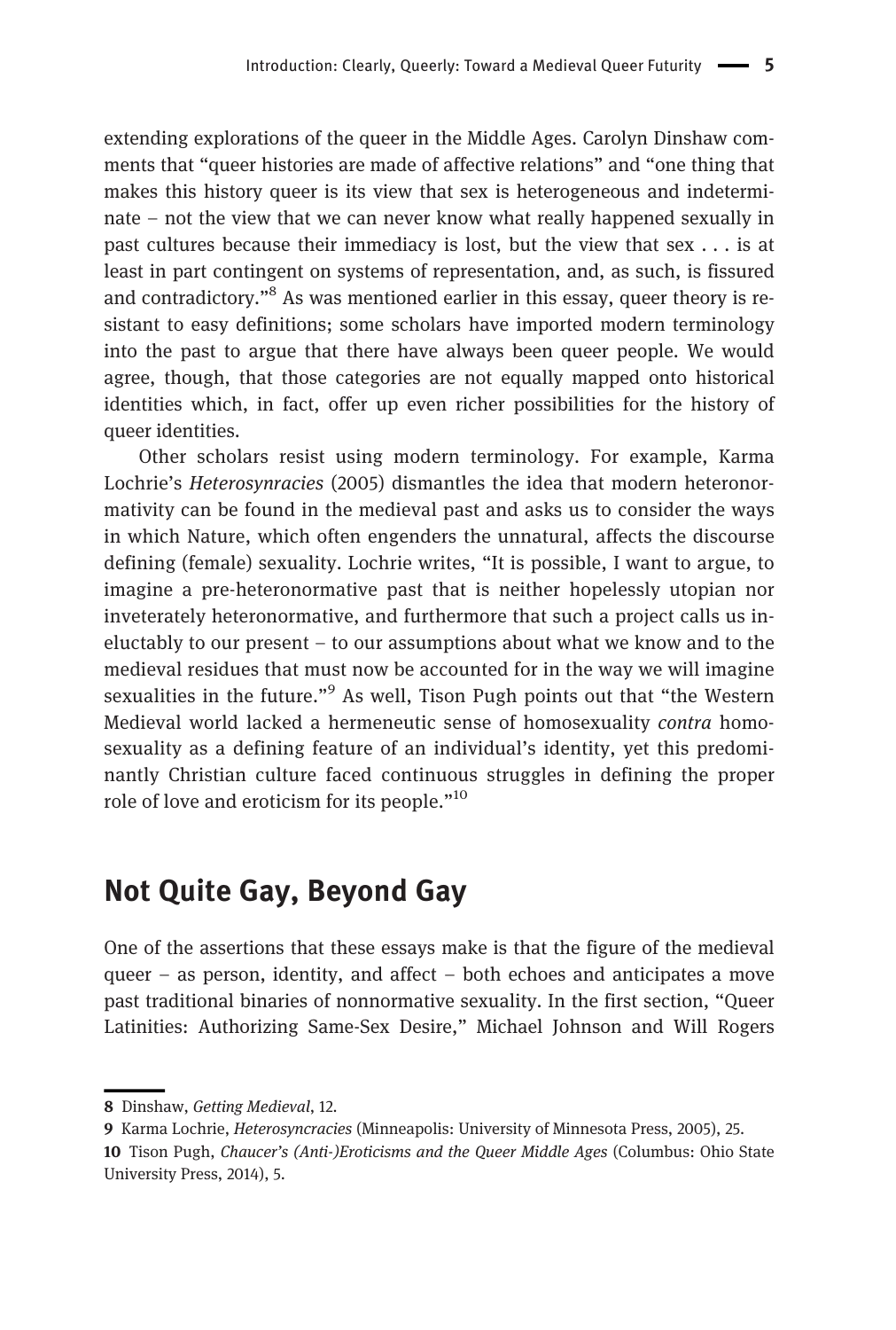explore a history of queer figures in Latin texts of the high Middle Ages and treat texts and ideas that find queer renaissances in then-contemporary and subsequent French and English literatures. Introducing the grammatical disagreements about sexuality, queerness, and language in Alan of Lille's De planctu Naturae, a text that serves as the focus of Michael Johnson's "Sexual Ethics in the Medieval Grammar Classroom," Johnson asks how grammar education in the medieval classroom might have shaped erotic desire and the framing of queerness and language. In his wide-ranging, yet focused essay, Johnson examines the enlarging role of classroom education, the increasing autonomy of teachers of grammar, and the often-slippery status of grammar, both as moralizing power and subversive force. Johnson's essay begins with a discussion of Altercatio Ganimedis et Helene, interrogating the text's use of pagan materials and the lessons those sources impart, before fleshing out a comparison of certain grammatical treatises and treatments, among which Lille's De planctu looms large. Will Rogers's handling of Helen and Ganymede and the dream vision that depicts their debate necessarily follows Johnson's handling of the productive spaces where sexuality, grammar, and education collide. In "Failed Orientations: The Spaces of Sexual Histories and Failures," Rogers fleshes out the intersections of space and orientation in the twelfth-century poem Altercatio Ganimedis et Helene. In the debate between Ganymede and Helen, he addresses the poem's handling of what Jack Halberstam has termed "queer failure," as the Dreamer positions Ganymede against Helen. While the poem arguably ends in success and marriage, its unraveling of traditional gender structures and concentration on deviant figures (Ganymede, Helen) challenge medieval heteronormativity, orienting its reader to the prehistories of deviation that undergird feminist critique and queer theory, while also fleshing out the queer time and spaces of Ganymede in relation to Helen.

In the second section, "French Kisses: Queer Romance," Joseph Derosier, Lynn Shutters, and Maud McInerney engage with the figure of the queer in medieval French literature, tracing how vernacular treatments of queerness both build upon and move away from the authorizing power of the Latin queer figure. Derosier's "Guillaume de Lorris's Unmaking of the Self: The Dreamer's Queer Failures" concentrates on the figure of Narcissus in the first portion of Le roman de la Rose, highlighting again the influence of Alan of Lille's *De planctu* and suggesting that Guillaume's text forecloses any kind of completion or success in interpretation or reading. By tying the reader to the figure of Narcissus, Derosier posits that not only does the reader see themselves in this text, but that that identification is necessarily a queer one. In tracing Guillaume's revision of Narcissus, Derosier asks provocatively, what does it mean for identity and interpretation not to really see Narcissus? This reliance on self-identification with queerness, which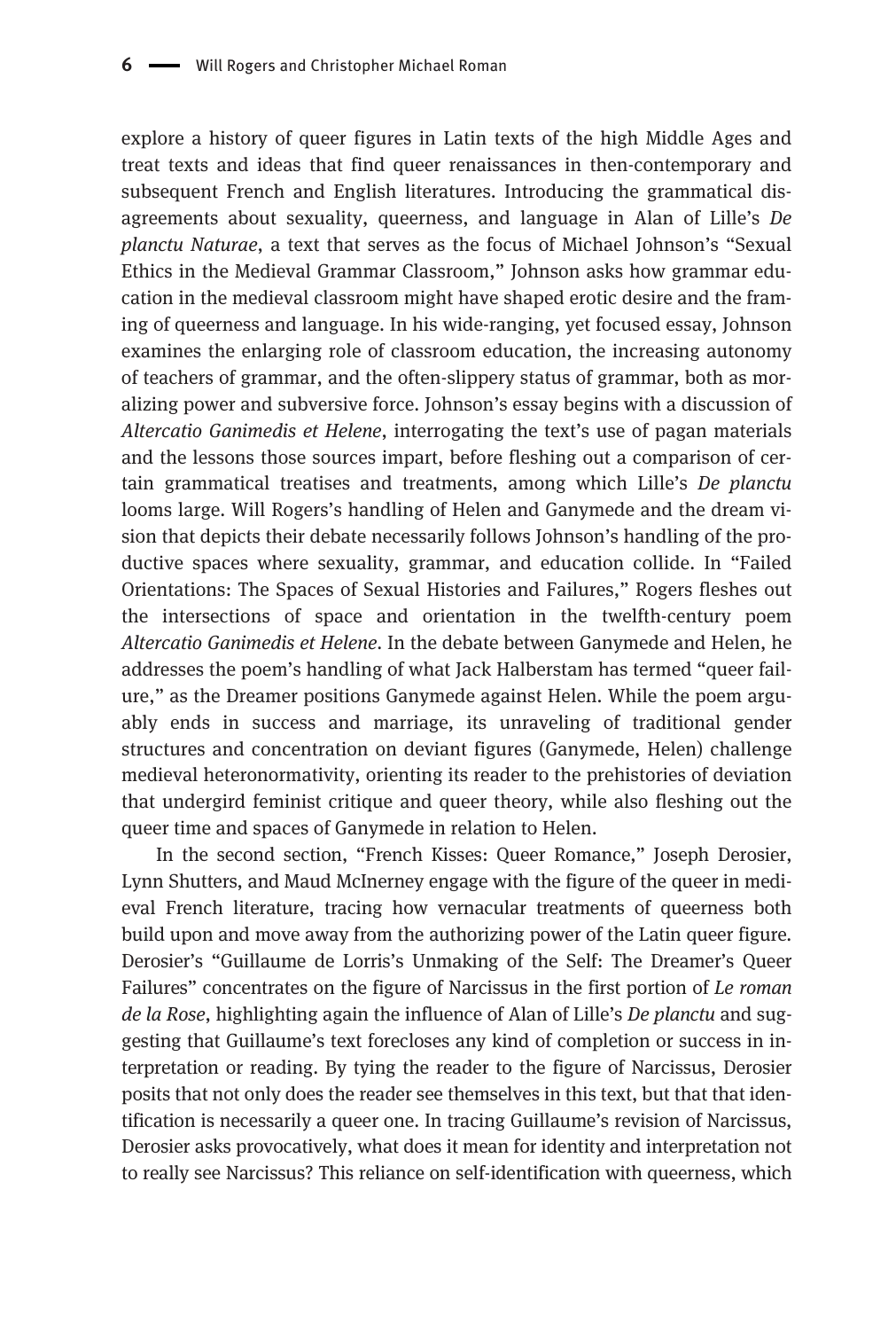is nevertheless not really seen, is central to Shutters's "Sodom, Bretons, and Ill-Defined Borders: Questing for Queerness with the Knight of the Tower." Her essay seeks to examine an apparently heteronormative conduct manual, one which is invested in regulating the proto-heterosexual household, which nevertheless imagines in the over-determined regulation and promotion of this household the possibility of failure and the specter of Sodom (and sodomy). Thus, while Shutters is clear that the queer might be a ghostly presence for this conduct manual, it is one which is visualized by the male narrator and constructed for and about women, especially in his discussion of the sins of Lot's wife. According to Shutters, this association not only links wayward female desire to nonnormative feelings but also demonstrates the ambivalence of the narrator to discourses of fin amor. Shutters's emphases on both queerness and time, in particular Elizabeth Freeman's "chromonormativity," connects her investigation of conduct manuals to the conduct of classical heroes in "Queer Time for Heroes in the Roman d'Enéas and the Roman de Troie." There, Maud McInerney discusses how characters who live outside the normative frames of courtly love – procreation and land acquisition effected through proto-heterosexual coupling – experience time not as Bakhtin theorizes "romance time" but as a kind of failed temporality. These heroes, who exist outside economies of procreation, find themselves in moments of "stasis, interruption, excess, and death," a temporal frame that McInerney productively links to the AIDS crisis and the wasting of time and bodies in another war-like landscape, as gay men seemed to exist outside a heteronormative timeframe.

In "Insular Queerness: English and the Nonnormative," the third and final section, Meg Cotter-Lynch, Micah Goodrich, and Haylie Swenson examine how the medieval queer is fleshed out in Old and Middle English. Meg Cotter-Lynch's "The Gender Genealogy of St. Mary of Egypt" returns to the focus of the first few essays in the collection, as she ties gender to grammar in order to flesh out the relationship among sanctity, gender, and sexuality. By examining the grammatical and semantic markers that establish the often-obscure or unclear gender and sex of St. Mary of Egypt in both its Old English version and probable Latin source, Cotter-Lynch's essay seeks to see St. Mary as genderqueer, freeing both her and us from seeing sexuality and gender as inextricably tied. Zooming in on bodies which prove hard to characterize, Micah Goodrich's essay, "Ycrammed ful of cloutes and of bones: Chaucer's Queer Cavities," focuses on the bodies and bags, holes and cavities, of the Pardoner and the Summoner. Goodrich's essay not only sees in the various purses, wallets, and bags carried by the Pardoner a series of cavities where queer reproduction can occur, but also sees the bodies of various pilgrims as purses and containers themselves. Tying together these material and corporeal spaces, Goodrich investigates how value and absence are